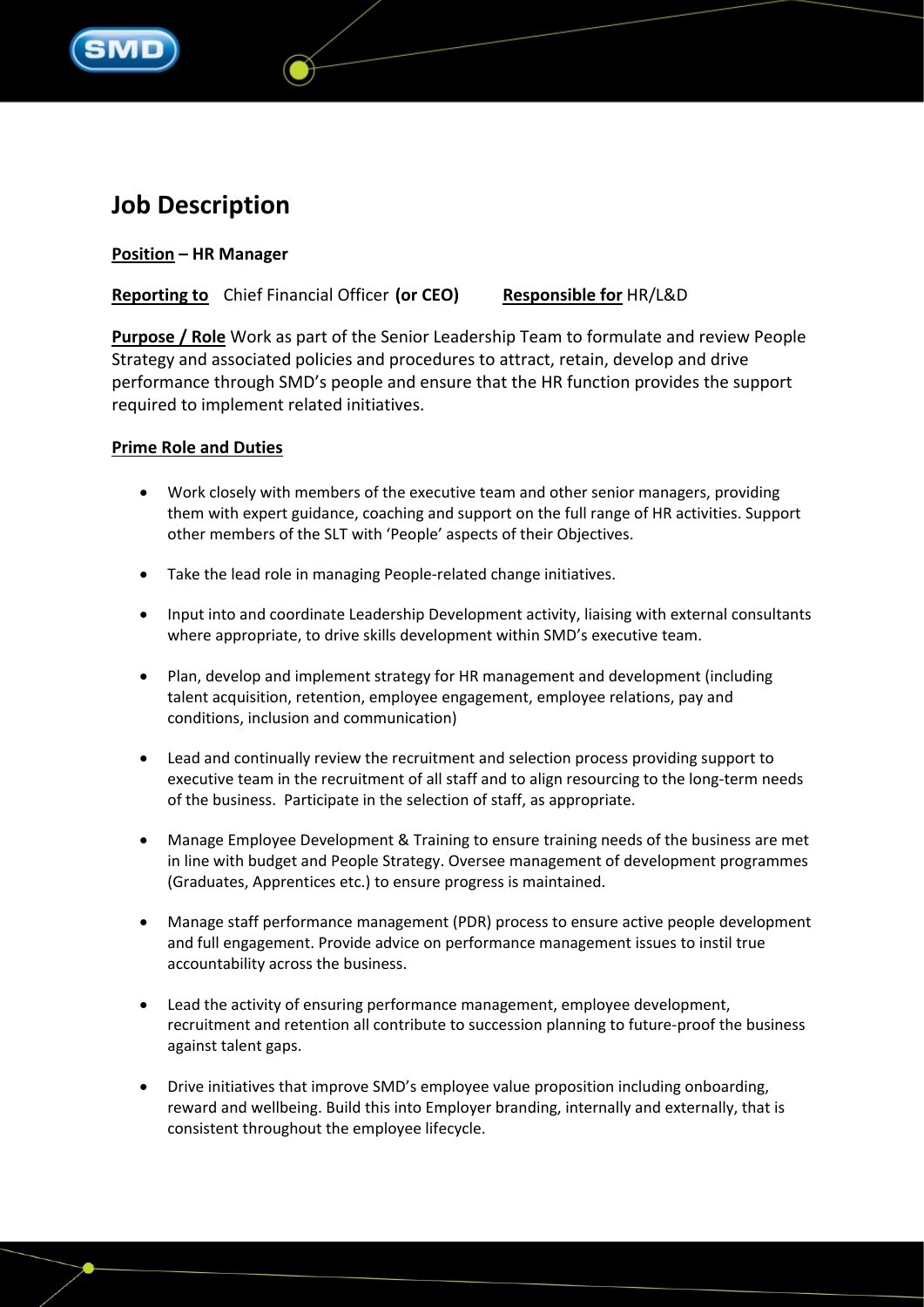- Input into Employee comms providing content where appropriate and championing the Company values
- Gather and analyse market data to measure the competitiveness of the Company's compensation and benefits packages, and make recommendations as appropriate.
- Keep up to date with legal developments in HR and advise management on compliance and risk factors. Maintain knowledge of contemporary HR development theory and methods.
- Oversee Employee Relations issues including investigations, absence, disciplinary and grievance matters and deal directly with escalated issues when required. Coach the HR team and line managers to manage day-to-day ER issues.
- Monitor, measure and report on HR issues, opportunities and development plans and achievements within agreed formats and timescales. Provide KPI information on a monthly basis.
- Liaise with the members of the executive team to understand all necessary aspects and needs of HR development within the Company and feed this into annual People OKRs.
- Ensure activities meet with and integrate with organisational requirements for quality management, health and safety, legal stipulations, environmental policies and general duty of care.
- Act as the Subject Matter Expert in Global mobility managing overseas secondments for SMD staff and UK secondments for overseas staff. Ensure compliance with immigration rules and act as the main contact for secondment contracts, remuneration and benefits and employee insurances.
- Manage Employee Rewards programme annually to ensure maximum benefit to employee at a low cost to the business.
- Act as the lead in managing employee GLA, GIP and other associated staff insurances. Manage Trust admin, annual renewals and market reviews, liaison with brokers and insurance providers and management of all claims.
- Be responsible for analysis and improvement programmes related to employee engagement.
- Work with the HR Information System (IFS/LMS) and support continuous improvement of the HR internal processes;

### **Allied Occasional Duties**

Develop relationships with schools, colleges, universities

Develop relationships with consultancies for the purpose of legal advice, training, recruitment and management development

#### **Key Internal Interfaces**

Directors /Senior Managers / Sales Team / Projects/Engineering / Production